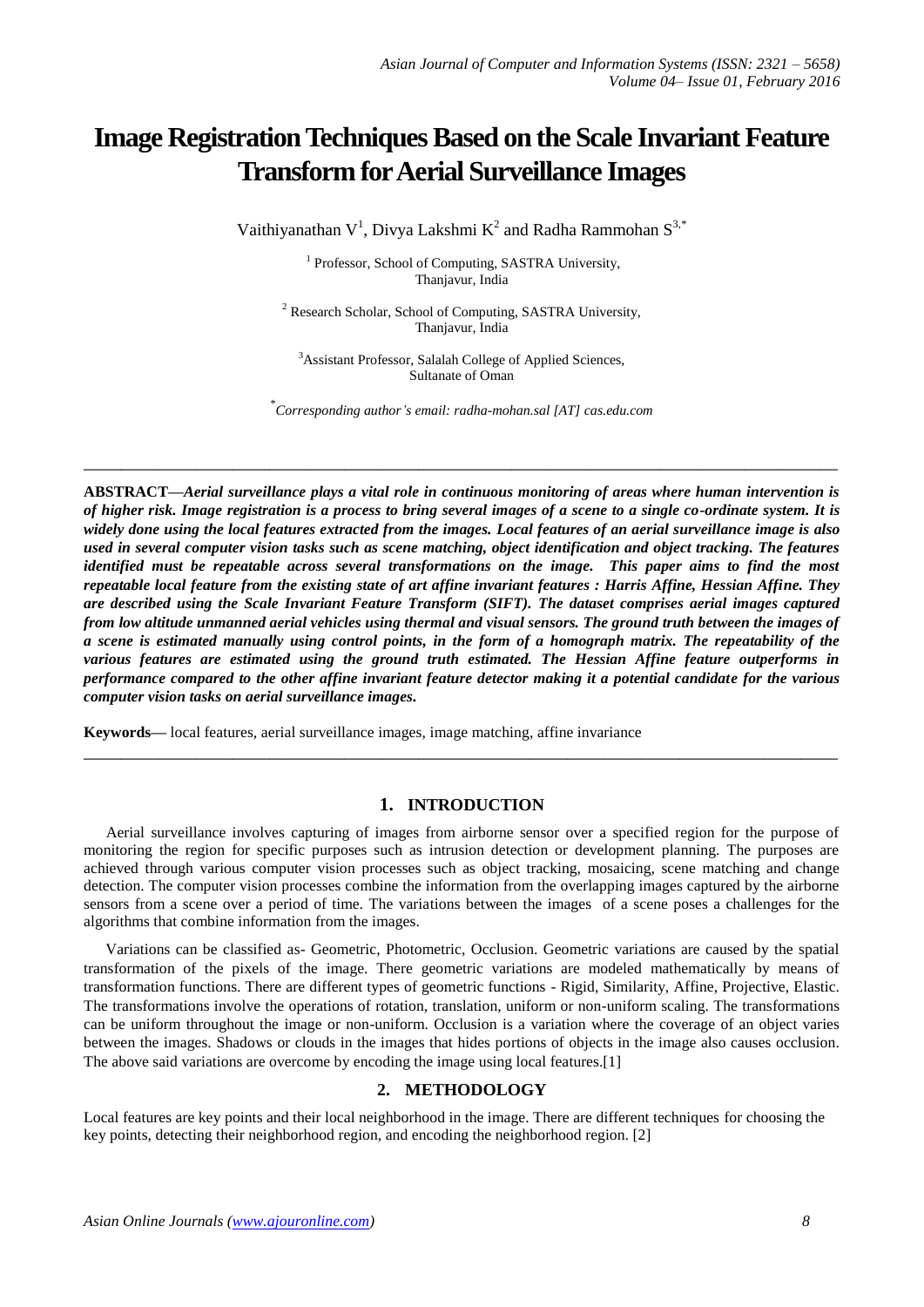#### *2.1.Choosing Key Points*

There are different measures for choosing the key points in the image. Corner based and blob based are two of the important measures. Corner based measures are based on the first derivative and blob based measure are based on second derivative. Harris, Hessian, Plessey, Kitchen and Rosenfield are few of the measures for key point selection. The above said measures are sensitive to scale changes. Tolerance to scale variations is incorporated by means of simulating the image over different scales by means of Gaussian blurring and identifying key points over the scale space. Harris-Laplace, Hessian-Laplace, Difference of Gaussian, Laplace of Gaussian are some of the measures that incorporate the concept of scale space generation and hence are tolerant to scale variations. The Harris and Hessian Affine are the cornerness measures used in the experiments and are given in (1) to (4).

$$
Ha(x, y) = \begin{bmatrix} I_x^2 & I_x I_y \\ I_x I_y & I_y^2 \end{bmatrix}
$$
 (1)

 $HarrisMeasure = Det(Ha) - \alpha Trace^{2}(Ha)$  (2)

$$
He(x, y) = \begin{bmatrix} I_{xx} & I_{xy} \\ I_{xy} & I_{yy} \end{bmatrix}
$$
 (3)

 $HessianMeasure = Trace<sup>2</sup>(He)/Det(He)$  (4)

## *2.2.Detecting Neighborhood Region*

Neighborhood region of a chosen key point should be small enough to handle occlusion and large enough for it to be unique. Affine invariant local features find elliptical region around the key point that are invariant to affine transformation that involves rotation, translation, uniform and non-uniform scaling. Elliptical region is iteratively computed till the ratio between the eigen values of the second moment matrix over the region equals to one.

#### *2.3.Encoding Neighborhood Region*

The affine invariant local features normalize the elliptical neighborhood region to circular region using the second moment matrix obtained while detecting the neighborhood region. The circular region obtained is encoded using the gradient orientation histogram which is the descriptor of the Scale Invariant Feature Transform (SIFT) . The circular region is thus transformed to vector of size 128.[3]

The key point along with the descriptor represent the local feature of the image. The local feature thus detected should be repeatable across different transformation, unique within the image. The size of the local feature should be favorable for real time matching. The computation time of the feature must meet the timing constraints of the application for which the local feature must be computed on the fly such as in real time scene matching.

#### **3. EVALUATION**

The performance of the local features- Harris Affine and Hessian Affine are measured over dataset of visual and thermal images. The executables of the feature detection algorithms are taken from the author's web site and is used for the evaluation procedure.

#### *3.1.Performance measures*

The local features derived are validated using the performance measure of repeatability and number of correspondences. Repeatability checks for the presence of the local feature in the corresponding location in the transformed image. The number of correspondences performance measure, compares the similarity of the descriptors in the local features that are present in the corresponding location.[4]

#### *3.2.Evaluation data set*

The data set comprises ten pairs of images captured from low altitude unmanned aerial vehicle. Each pair of image comprises a thermal and visual images of a scene.[5] The view point between the images also vary drastically. The ground truth of transformation between each image in a pair is manually estimated by means of control points in the form of homograph matrix. Figure 1 shows sample image pair from the data set and the images registered with the help of the homograph matrix estimated using the control points.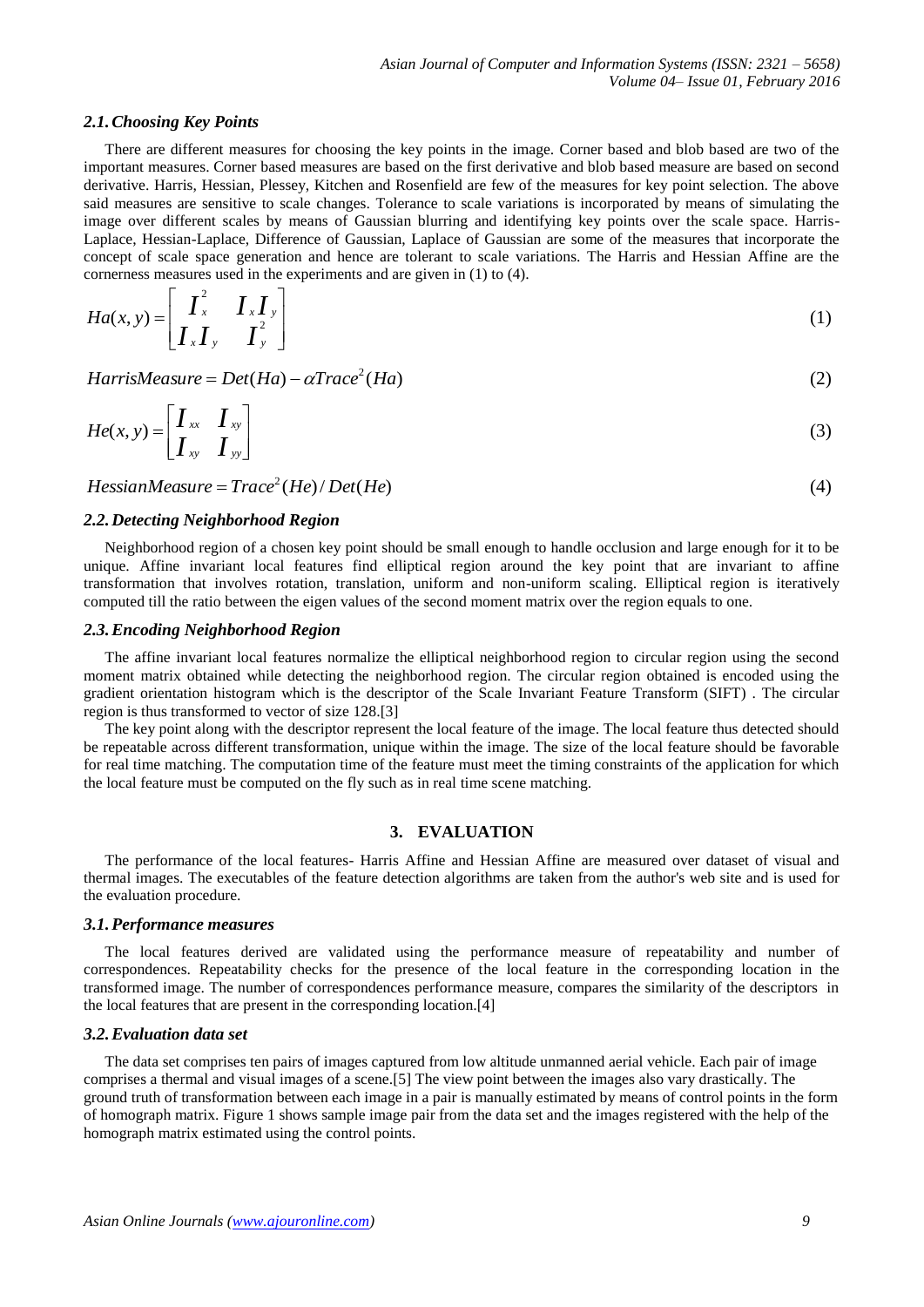

**Figure 1** Image pair from dataset and images registered using Homograph estimated

## **3.3.***Results*

The image pairs were sorted according to the scale and angle variations between the image pairs. Curves of repeatability and number of correspondences were obtained for the local features of Harris affine and Hessian affine which is shown in Figures 2 to 5.



**Figure 2** Transformation Angle Vs Repeatability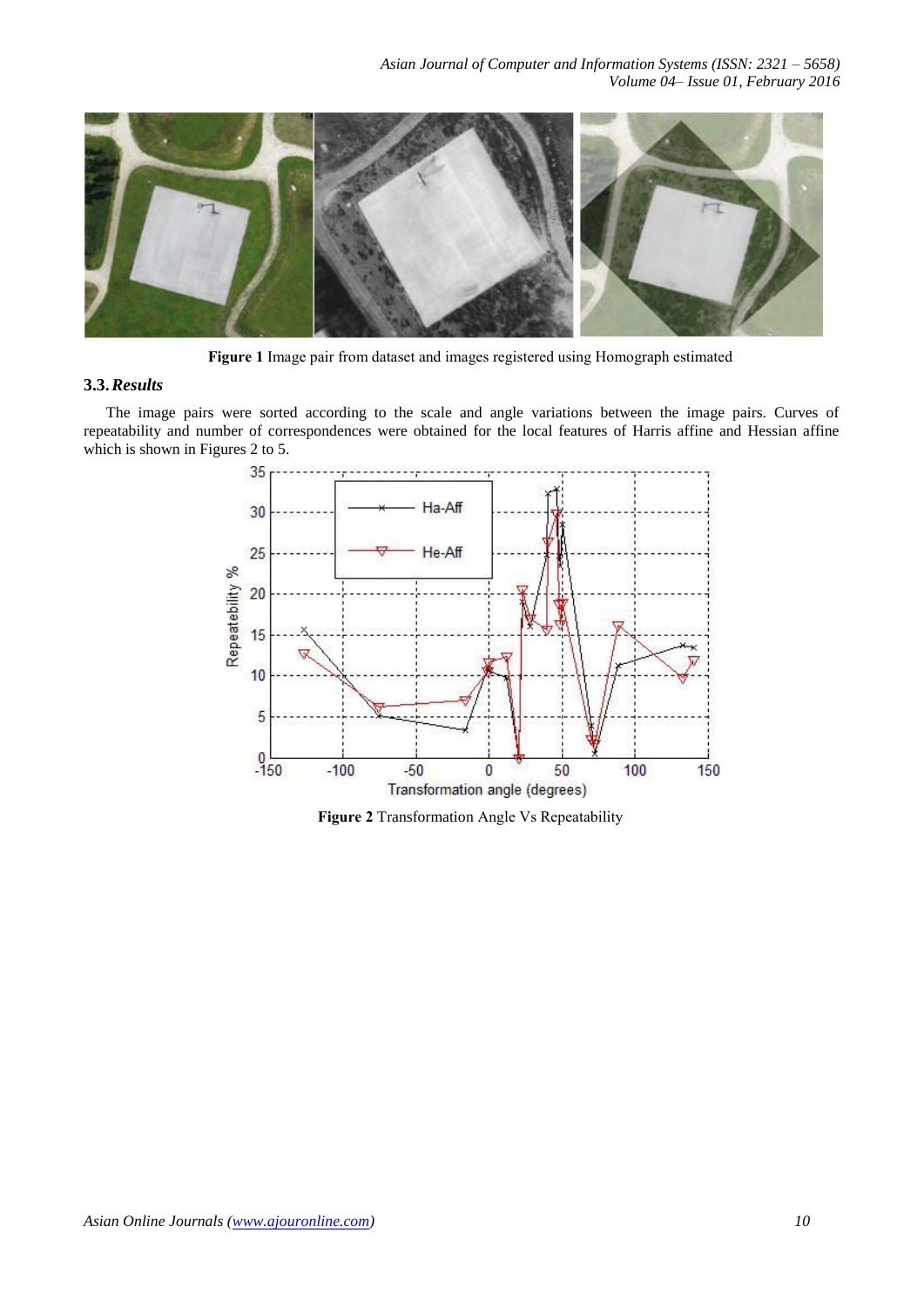

**Figure 3** Transformation Angle Vs Number of Correspondences



**Figure 4** Scale Vs Repeatability